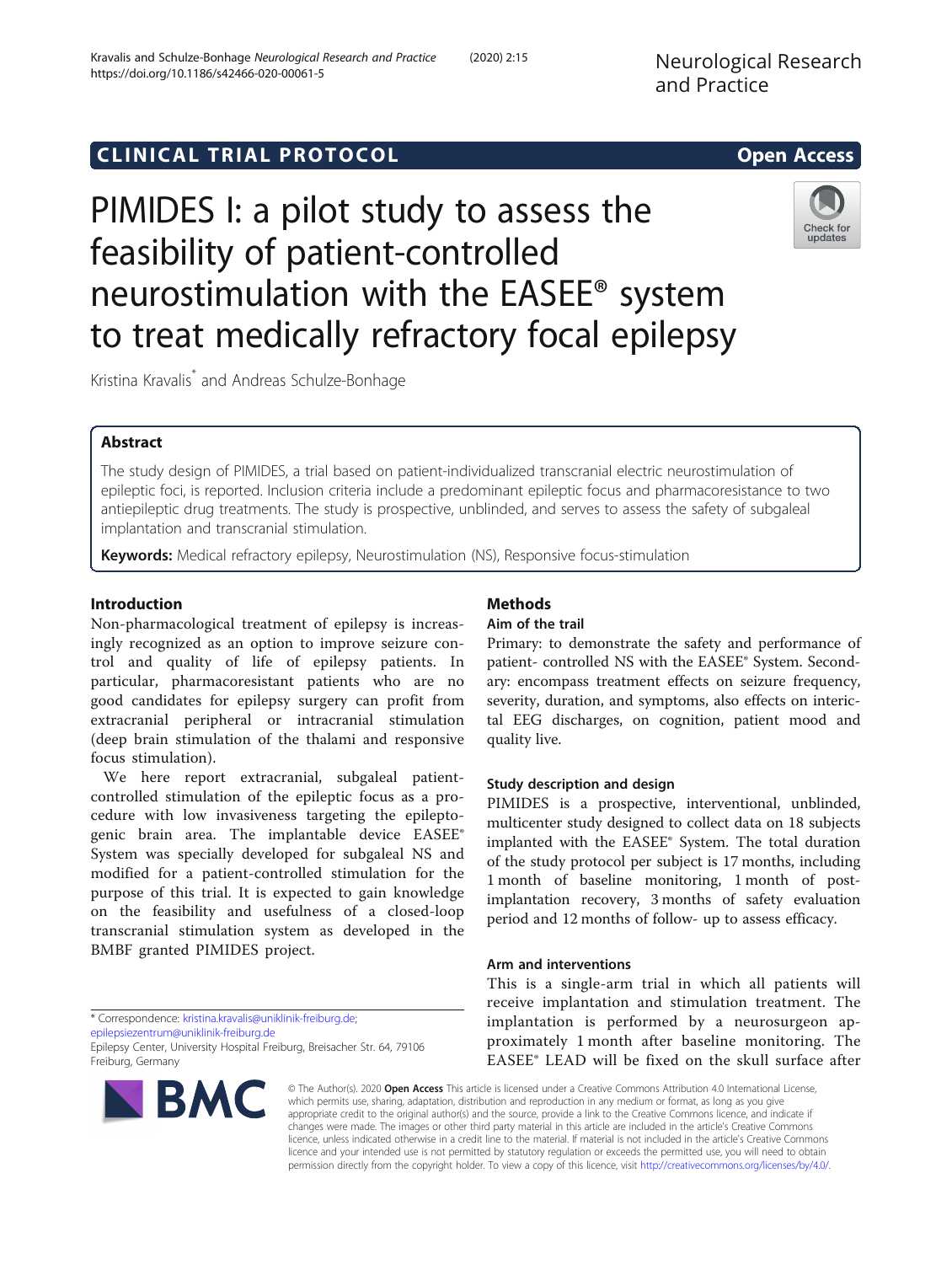removal of the periosteum. The central electrode is placed in the specific place over the pre-determined epileptic focus and connected subcutaneously to the pulse generator EASEE Power placed subcutaneously on the trunk (Fig. 1).

electrode, which is placed under the skin on the cranium, in the

specific place over the predetermined epileptic focus

After 1 month of recovery after the surgical intervention, the stimulation parameters can be configured, and the device will be turned on. Treatment occurs in asymmetric intermittent fashion stimulation by three different modes. The ultra-low frequency stimulation mode with daily burst pulses (single pulse duration 20 ms, burst duration of 20 min) is used for long term neuromodulation. The continuous alternating current highfrequency (100 Hz) stimulation mode is carried out in bursts (single pulse duration 160 μs, burst duration of 500 ms, every 2 min). The patient triggered bolus stimulation is carried out with 160 μs pulse width, 100 Hz bursts applied for 10 to 60 s, once requested by the patient using the external EASEE® Access handheld device.

Stimulation intensity is adapted individually patient in a range from 0.1–4 mA.

# Outcome measures

Primary outcome measures are perioperative and chronic safety. Secondary outcomes encompass treatment effects on seizure frequency, severity, duration and symptoms, effects on interictal EEG discharges, on cognition, mood and quality of life.

# **Eligibility**

Inclusion criteria:

- 1. Patients with a clinical diagnosis of focal seizures or focal to bilateral tonic-clonic seizures.
- 2. Patients with a diagnosis of lateral temporal lobe or extra- temporal lobe epilepsy.
- 3. Patients with a predominant epileptic focus, which can be clearly identified as the site of implantation for the electrode based on EEG and clinical presentation.
- 4. Patients who are able to initiate a stimulation bolus during their seizure.
- 5. Patients, after respective surgery, to treat epilepsy, who have clearly identifiable epileptic focus and a preserved neocortex in the region of implantation.
- 6. Patients who have failed treatment with a minimum of two anti- seizure medications (used in appropriate doses).
- 7. Patients having seizures, which are district, stereotypical events and can be reliably counted, in the opinion of the investigator, by the patient or caregiver and recorded in a seizure dairy.
- 8. Patients having an anticipated average of 3–200 partial- onset seizures (focal to bilateral tonic-clonic seizures) during the baseline period.
- 9. Patients taking a constant dose of antiepileptic medication(s) over the most recent 28- day period to the baseline period (use the medication for acute treatment of seizures is allowed)
- 10. Patients between the ages 18 and 75 years.
- 11. Patients able and willing to provide appropriate consent prior to study procedures.
- 12. Patients able to complete regular office appointments per the protocol requirements, including behavioral (mood) surveys and neuropsychological testing.
- 13. Patients willing to be implanted with the EASEE® System as a treatment for his/her seizures.

# Exclusion criteria:

- 1. Patients with a diagnosis of mesial temporal lobe epilepsy.
- 2. Patients with a previous diagnosis of psychogenic or non-epileptic seizures, which are semiologically non-distinguishable from epileptic seizures.
- 3. Patient with a diagnosis of primary generalized seizures.
- 4. Patients, if after resective surgery, with nonpreserved neocortex in the region of implantation.
- 5. Patient with unprovoked status epilepticus in the preceding 6 months prior to enrolment.
- 6. Patients with a clinically significant or unstable medical condition (including cardiac conditions,